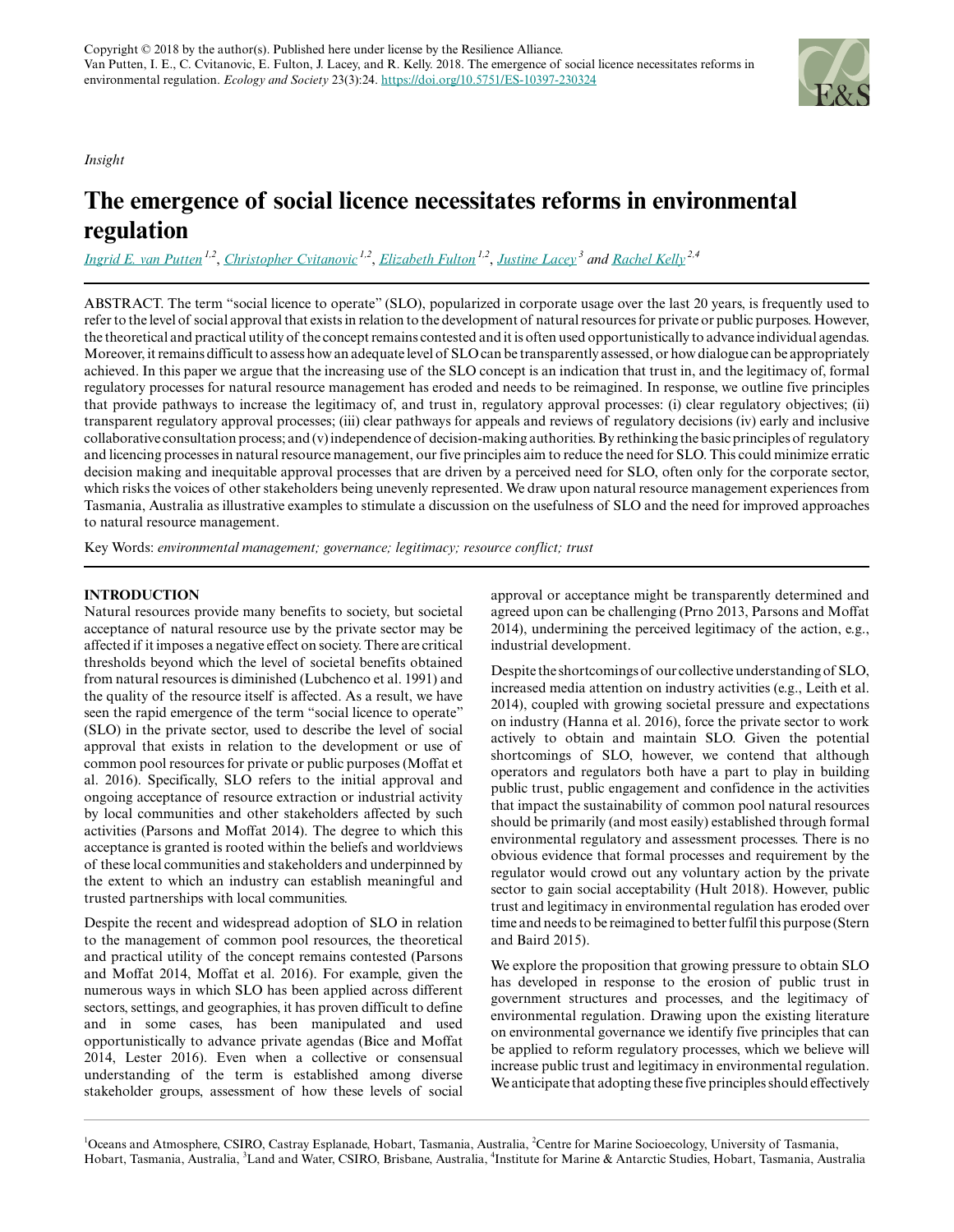reduce the need for SLO and allay undue reliance on unclear requirements associated with it. At the same time it should also strengthen the commitment to sustainability principles and process rigour that can ensure positive outcomes for society and the environment. In our exploration we develop inductive theory using the principles of good governance (Lockwood et al. 2010, McCall and Dunn 2012, Cullen-Knox et al. 2017) and use natural resource management experiences in Tasmania, Australia as illustrative examples to stimulate a discussion on the usefulness of SLO and the need for improved approaches to natural resource management.

# **OVERVIEW OF SLO**

Modern communities have increased expectations about their role in decision making in resource development projects and how the benefits of resource development will be distributed and shared (Prno 2013). The resource sector has recognized this and attempted to respond in order to meet societal expectations around industry performance (mostly of an environmental and/ or social nature) leading to the wide adoption of the concept of SLO.

Originally, the concept of SLO emerged in response to environmental conflicts between resource extraction industries and communities (Thomson and Boutilier 2011) and over the last 20 years, the term has been popularized by the mining industry as a response to managing their social and reputational risk. The term is also progressively being applied and adopted across a range of other natural resource industries to describe the changing nature of the interactions among private companies and local communities (Hall et al. 2015, Moffat et al. 2016, Kendal and Ford 2018). Although social licence suggests a role in environmental regulation, there is actually no legal process for attaining it (Bursey and Whiting 2015). Rather, SLO is an informal contract between industry (or others) and communities that is awarded and maintained on the basis of transparent, ethical, and responsible use of natural resources, as perceived by community groups (Boutilier et al. 2012).

Since entering the mainstream discourse in the 1990s (Boutilier 2014), SLO has been broadly used to describe the initial approval and ongoing acceptance of industry activities by local communities and the stakeholders who can influence the viability of those activities (Parsons and Moffat 2014). Acceptance is underpinned by the extent to which an industry can establish meaningful partnerships with local communities that are built on mutual norms, trust, and communication (Moffat and Zhang 2014, Hall et al. 2015). Where there is a lack of societal support or outright opposition to natural resource development activities this is expressed as a lack of SLO. SLO does not have legal standing, but public opposition can strongly influence the success of industry activities, and industries now recognize the need to obtain SLO to avoid potentially costly conflict with community groups (Prno 2013).

Exploring the SLO literature, the three most widely referenced conceptual models of SLO are the following: (1) the pyramid model (Boutilier and Thomson 2011, *unpublished manuscript,* [https://socialicense.com/publications/Modelling%20and%20Measuring%](https://socialicense.com/publications/Modelling%20and%20Measuring%20the%20SLO.pdf) [20the%20SLO.pdf\)](https://socialicense.com/publications/Modelling%20and%20Measuring%20the%20SLO.pdf), (2) the three strand model (Morrison 2014), and (3) the triangle model (Wüstenhagen et al. 2007). Each model stems from different origins and illustrates different aspects of the concept (see Appendix 1), but all are underpinned by the common concepts of trust and legitimacy (Colton et al. 2016). The pyramid model suggests there are four different stages in attaining SLO: withdrawal, acceptance, approval, psychological identification (Boutilier and Thomson 2011, *unpublished manuscript*). The three strand model relates SLO to legal, political, and economic licence and outlines the types of actors in each licence domain (Morrison 2014). The triangle model provides detail on the types of acceptance required for SLO, including socio-political, community, and market acceptance (Wüstenhagen et al. 2007).

In all three models the importance of legitimacy and trust are considered critical to achieving socially acceptable and sustainable natural resource development and management outcomes. Legitimacy can be defined as the perceived fairness and procedural justice associated with processes and their outcomes. This definition combines an empirical measure of legitimacy (acceptance of a rule or institution as authoritative) and a normative argument concerning whether the authority possesses legitimacy (providing reasons that justify it; Bernstein 2005). Trust means that an entity has confidence that the behavior of some other entity will match their expectations (Cook 2001). Trust in regulatory processes is centered on believing in the reliability, truth, or ability of the regulatory agency (Pirson and Malhotra 2011) and the people that construct it, and is a core issue that deeply influences the level of faith in a regulatory process.

The relationship between trust and legitimacy is not straightforward. For instance, there may be lack of legitimacy even when trust is present. Further, conflict frequently arises where legitimacy and/or trust have been eroded (Stern and Baird 2015). This erosion in trust and legitimacy can run in parallel to an increase in societal pressure for natural resource developments to obtain SLO. If legitimacy and trust are strengthened through more formal, transparent, clear, and predictable processes, this can enhance their development between all relevant stakeholders. Navigating trust has become increasingly complex, however, as human interactions expand over multiple spatial, demographic, and information scales, and this has raised the related question on the legitimacy of activities. Trust dynamics in regulatory relationships are under-researched, and surprisingly little empirical research on trust has been conducted in the context of regulator-regulated or citizen-regulator relationships (Lange and Gouldson 2010).

Conceptually, when exploring the context of SLO, trust and legitimacy exist or are constructed between (1) the project proponent, (2) local community and other outside stakeholders, i.e., NGOs, (3) the regulatory body, i.e., decision makers and experts who will or will not authorize industry projects and activities, and (4) other project beneficiaries, including the consumers (Fig. 1).

As with any human relationship, SLO is a loosely defined concept and difficulties around the use of the concept, and associated concepts such as social "communities" and social accountability, are well documented (Shepheard and Martin 2008, Moffat et al. 2016). SLO is perceived to be about justice, i.e., responsibility, impact, standing, and interest, and it is embedded within an "inescapably discursive" process (Lester 2016). Further, it is decidedly unclear how meaningful dialogue, which SLO is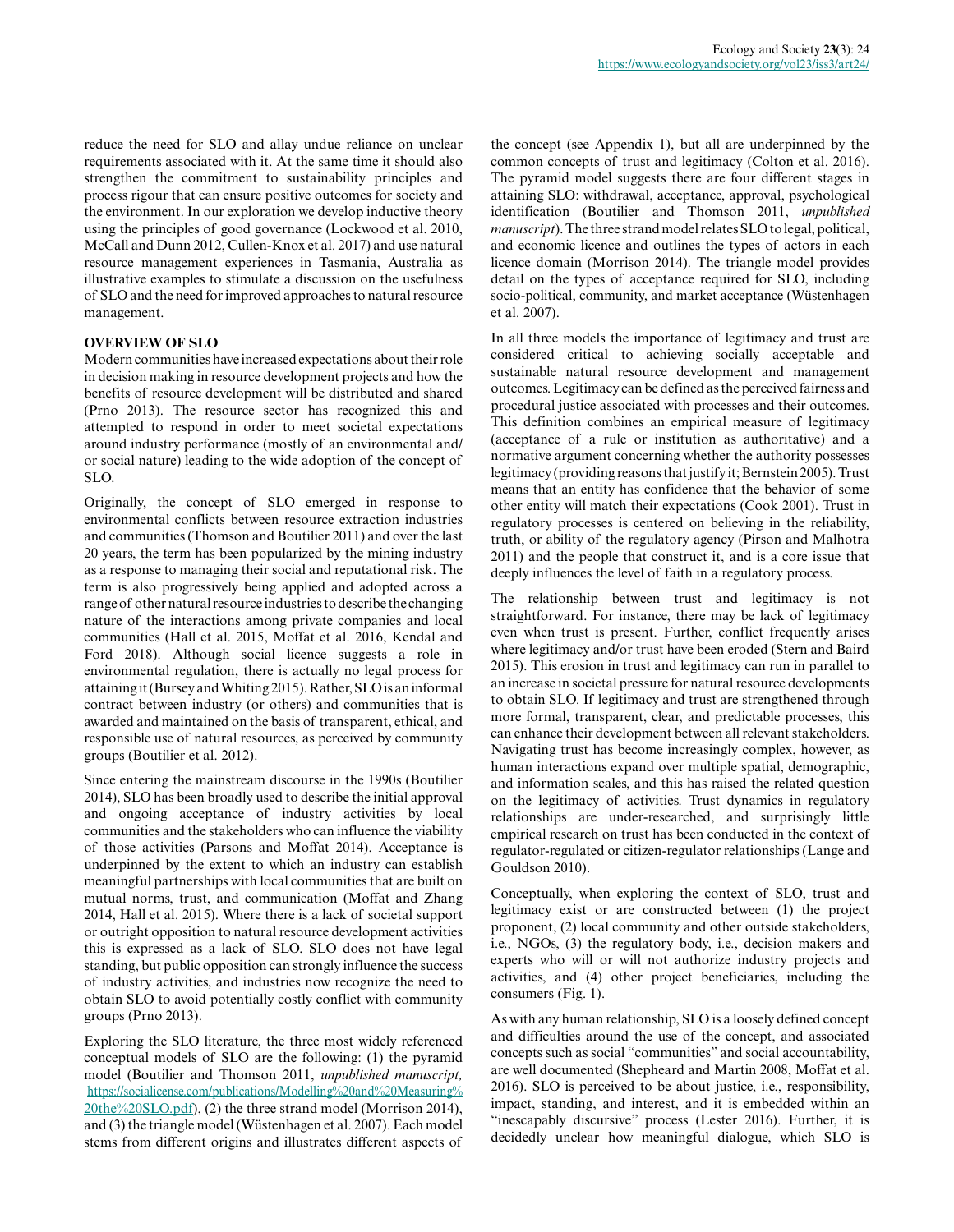**Fig. 1**. Conceptual representation of the trust and legitimacy relationships of different groups of actors (indicated in the white boxes) in the context of a natural resource development project. The top section represents the current situation and the bottom section represents the situation to build toward in which the need for social licence is replaced. In both the top and bottom sections the light grey arrows represent the legitimacy and trust relationships that currently underpin social licence. In the bottom section of the figure, the dashed arrows indicate the trust and legitimacy relationships that should be strengthened to reduce the need for social licence and the solid arrow represents the trust and legitimacy relationships that need to be built through a better regulatory process.



purportedly founded upon, is conducted and achieved (Mercer-Mapstone et al. 2017). There is large consensus that the meaning of SLO is unclear, amorphous, and at times, confusing, it is "... not easy to find, difficult to measure, and capricious and dynamic in nature" (Douglas 2014:1). This has led some authors to suggest that regulators, policy makers, and politicians should refrain from using the term without a clear understanding of the implications (Colton et al. 2016). Arguably, defining SLO can be a futile enterprise: "We can't neatly define social license, but we know it when we see it" (U.S. Supreme Court Justice Stewart 1964, as cited in Douglas 2014:1)

We leave the discussion of the usefulness of the general concept of SLO to others. Rather, we highlight that current societal pressure on industry to secure a vaguely defined SLO, which demonstrates perceived legitimacy and acceptability of their activities, i.e., mining, fishing operations, windfarm developments, etc., might better be achieved through reformed, effective, and explicit regulatory pathways and processes. We draw on the principles of good governance (Lockwood et al. 2010, McCall

and Dunn 2012, Cullen-Knox et al. 2017) to outline a way forward that will reduce the need for SLO.

# **WAYS FORWARD WITHOUT SLO**

As we have shown, SLO is heavily influenced by trust and legitimacy, and vulnerable to complexities introduced by scale issues and information and power asymmetries. Moreover, SLO is contingent on personal and societal values and norms (Dare et al. 2014). Values are notions of what is right and important, and norms refer to behavioral expectations and how people should and should not behave (Stern 2000). Examples from the literature show that as the scale of interactions grow, tensions between stakeholders increase and engender changes in institutions and regulatory frameworks (Smidt 2003, Venticinque 2013, Christensen and Kyle 2014). Increased complexities exposed through expanding scales and growing societal asymmetries necessitate that fundamental regulatory processes be reimagined. We address this need in our description of five principles to improve the regulatory process below (Fig. 2).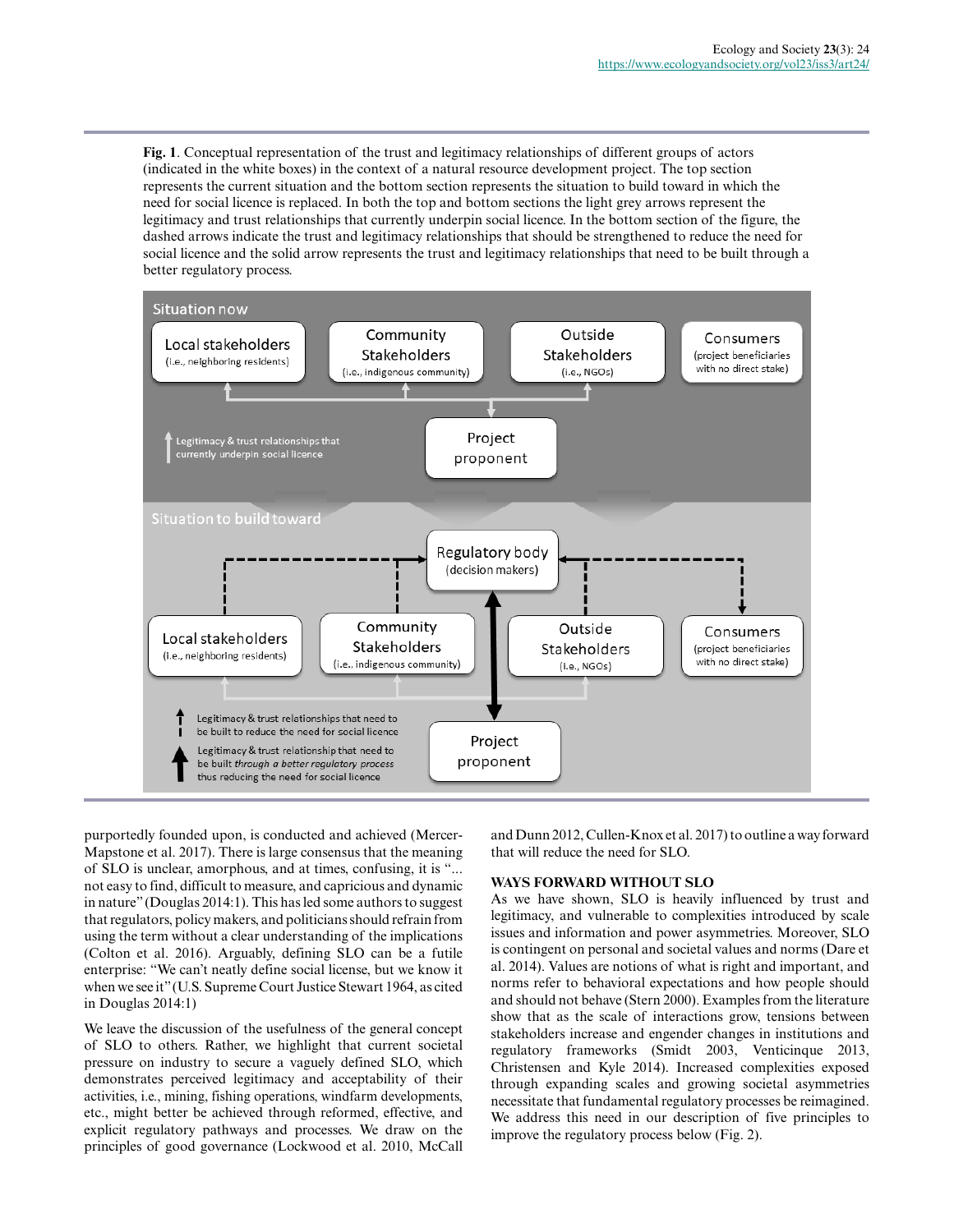**Table 1**. Good governance principles as listed in selected peer reviewed papers and reports (principles listed in no particular order and original wording has been maintained as far as practical).

| Governance<br>principles for<br>multilevel natural<br>resource<br>management | Principles of<br>relationships and<br>processes between<br>governing and<br>governed | Principles of<br>governance<br>(forestry) | Good governance<br>practice | Principles that<br>support good<br>governance | Principles of<br>Australian decision<br>making | Context of donor<br>organizations (i.e.,<br>$NGOs$ ) |
|------------------------------------------------------------------------------|--------------------------------------------------------------------------------------|-------------------------------------------|-----------------------------|-----------------------------------------------|------------------------------------------------|------------------------------------------------------|
| (Lockwood et al.<br>2010)                                                    | (McCall and Dunn<br>2012)                                                            | (FAO 2011)                                | (Smith and<br>Jentoft 2017) | (OECD 2013)                                   | (Cullen-Knox et al.)<br>2017)                  | (van Doeveren 2011)                                  |
| Legitimacy                                                                   | Legitimacy                                                                           | Transparency                              | Transparent                 | Engagement                                    | Incorporate<br>differing views                 | Openness and<br>transparency                         |
| Transparency                                                                 | Respect                                                                              | Fairness and<br>equity                    | Inclusive                   | Accountability and<br>transparency            | Adaptive                                       | Participation                                        |
| Fairness                                                                     | Equity                                                                               | Participation                             | Open                        | Performance<br>evaluation                     | Flexible                                       | Accountability                                       |
| Inclusiveness                                                                | Accountability                                                                       | Accountability                            |                             | Independent<br>regulators                     | Reliable and useful<br>knowledge               | Efficiency and<br>effectiveness                      |
| Accountability                                                               | Competence                                                                           | Effectiveness                             |                             | Maintenance of<br>trust                       |                                                | Rule of law                                          |
| Adaptability                                                                 |                                                                                      | Efficiency                                |                             | Prevention of<br>undue influence              |                                                |                                                      |
| Capability<br>Integration                                                    |                                                                                      |                                           |                             | Funding<br>Role clarity                       |                                                |                                                      |

**Fig. 2**. Conceptual model of the five solutions (and interactions between them) offered through reimagining the regulatory processes and how they will affect social licence (in the black box) by way of positive drivers of change (trust and legitimacy). Also shown are the external factors that influence trust and legitimacy.

Change solutions in the regulatory process



## **Five principles for improving regulatory processes**

The five principles we present here center on fundamental premises that are demonstrated to be key to good governance in environmental regulatory processes. Research articles that focus on good governance do not all identify five premises or principles. Rather, we have drawn from the extant literature to identify the five overarching principles presented in Table 1.

The principles shown in Table 1 are not an exhaustive list and there are many more documents that outline good governance principles. For example in Australia, a report by the Department of Agriculture and Forestry outlines 10 leading governance practices for development proposals and development assessments (Development Assessment Forum 2005). The literature shown in Table 1 was selected mainly because of its relevance to natural resource management.

#### **Tasmania as a case study**

We outline the five principles that we believe could be applied to reform regulatory processes to reduce the need for SLO, and illustrate their importance using experiences in Tasmania, Australia, as a case study. In doing so we acknowledge that the regulatory requirements and mechanisms for natural resource developments are not uniform across industry or jurisdiction (even within Australia).

There are four reasons that Tasmania was chosen as a case study: it is a relatively small island, i.e., geographically bounded, and thus, at a scale arguably more manageable for study; it has a wellknown environmental history with one of the most significant environmental campaigns in Australian history occurring in reaction to the Gordon-below-Franklin dam (Bandler 1987); it is an Australian State, i.e., jurisdictionally bounded; and it has an integrated and well-functioning planning system. Tasmania is also known for its pristine environments, and as the birthplace of a national environmental movement (Hay 1994), and there have been major reforms to environmental policy in Tasmania over the past decades (Stratford 2008).

The island of Tasmania is also an Australian State, which bounds the legislation relevant to our premise. Constitutional authority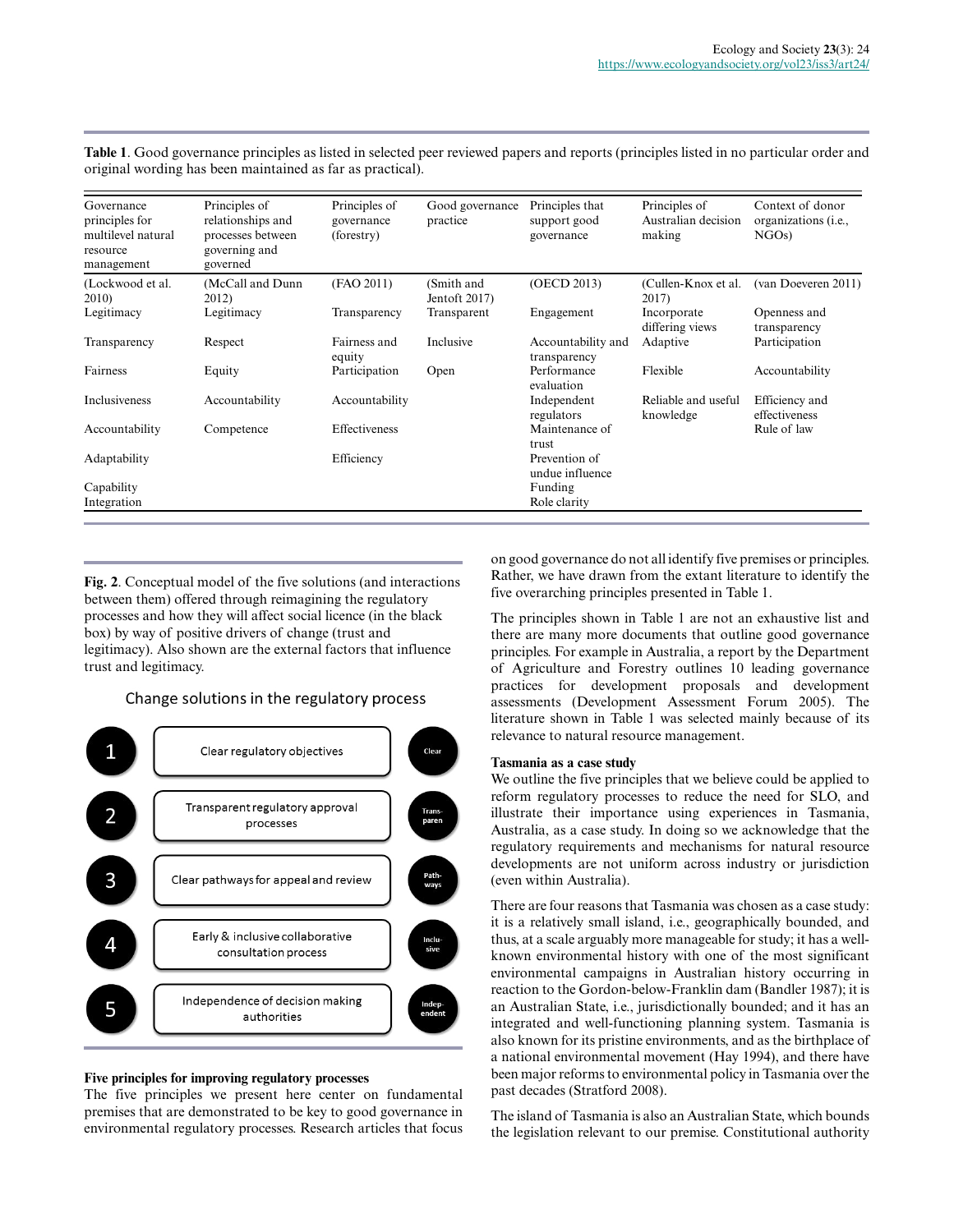for planning in Australia rests with the states (Ruming and Gurran 2014) and is not coordinated by the national government. Tasmania has an independent review tribunal and there is institutional separation of the environmental assessment and enforcement functions from the environmental policy functions (Development Assessment Forum 2005, Productivity Commission 2013). Tasmania also has a leading practice, in that it specifies a consistent schedule of objects across its legislation and a set of objectives is included in a schedule to each of the acts within the Resource Management and Planning System, to ensure that all decisions about the use of land and natural resources within the state are made in pursuit of common objectives (Land Use and Planning Approvals Act 1993, schedule 1).

In broad terms, assessment arrangements in Tasmania can be characterized as relatively integrated. Of all the Australian states, independent major project assessment arrangements are perhaps most developed in Tasmania, where the Tasmanian Planning Commission (an independent statutory body under the Tasmanian Planning Commission Act 1997) is responsible for conducting an integrated assessment of projects of state significance. The commission then makes recommendations to the minister. Reforms that have taken place with respect to the planning system in the unique economic and environmental context of Tasmania have been studied by, for instance, Castles and Stradford (2014).

## *Clear regulatory objectives*

Place-based regulatory objectives for use of natural resources (that are sensitive to higher level ecological limits) set the boundary conditions for the natural resource use development. This may also be considered as setting the limits of acceptable change. Resource use objectives should be clearly articulated and defined before a development project is even raised and they should not be determined internally within government processes. Pathways for appeal and review can assure stakeholders that avenues are available to ensure that these boundary conditions are actually met.

Objectives should be agreed upon by fair processes, which fundamentally require collaborative consultation (Dichmont et al. 2016, Dutra et al. 2016, Van Putten et al. 2016). For instance, high-level, spatially explicit objectives for marine areas in Australia are particularly important to manage increasingly crowded inshore spaces. The issue of unclear objectives for an inshore area developed into an SLO issue in Ralphs Bay, Tasmania in 2004 (MacDonald and Feehely 2010). A canal development was proposed for Ralphs Bay (Stratford 2009) and it soon became apparent that the public, government, and developers had vastly different and conflicting objectives for the area, including conservation, residential areas, and tourism. Objectives had not been clearly (or collaboratively) defined prior to the development proposal submission. The proponents were eventually denied the right to proceed with the canal development after consideration by an independent statutory body of the planning arm of the Tasmanian Government (Stratford 2009).

The importance of using collaborative consultation to develop and prioritize clear objectives is expected to contribute to increased transparency and trust. For example, in a fisheries context, when use-rights are assigned, i.e., allocation of individual tradeable quota under a total allowable catch system, the

objectives associated with the introduction of new management, e.g., a profitable industry and sustainable environment, must be carefully defined. Principally, because future use is likely to have negative impact on those for whom access will be denied (Buxton and Cochrane 2016, Emery et al. 2016). In the mid-1980s in Tasmania, a consultative process, which as not strictly a collaborative consultation process as we defined it, was used in the rock lobster and abalone fisheries to introduce management change. The interactions that this process facilitated likely contributed to greater clarity around the objectives for changing the management approach, even if not all the proponents agreed on the approach used to meet these objectives (Bradshaw 2004). Collaborative processes in the development of a new management system provided an opportunity to assess the diversity of views, while also working toward a sustainable natural resource management solution.

## *Transparent regulatory approval processes*

The importance of transparency in the regulatory approval process would seem self-evident, particularly following the impacts of the global economic and financial crisis that highlighted major flaws in governance and regulations systems that undermined public trust in both government and private sector institutions. According to the OECD (2012), the principles of transparency and participation in regulatory processes support outcomes that serve the public interest and that are legitimately informed by the interests and needs of those affected by such regulation. When approvals for developments are submitted to governing agencies, the steps and requirements of potential approvals need to be outlined clearly so that stakeholders with an interest in the development can independently assess whether appropriate and just procedures are being followed. Looking again at our Tasmanian example, an approval process associated with a pulp mill proposal in the north of the island in 2013 evolved into a SLO debacle (Lester 2016). Instead of revealing the project approval process to the public and other proponents, the project was removed from the independent assessment process of the Resource Planning and Development Commission (RPDC), and assessment and project-specific, i.e., less transparent, legislation was politically approved without any public input ([http://www.](http://www.parliament.tas.gov.au/bills/Bills2014/1_of_2014.htm) [parliament.tas.gov.au/bills/Bills2014/1\\_of\\_2014.htm](http://www.parliament.tas.gov.au/bills/Bills2014/1_of_2014.htm)). Subsequent assessment by the government provoked suspicion around the process and it was perceived to be opaque to scrutiny, as well as politically biased (Lester 2016). Dubious alliances between the government and proponents further deepened this SLO controversy. The process eventually led to Gunns Limited deciding not to proceed with a pulp mill development in the area (Gale 2008, Lester 2016).

#### *Clear pathways for appeal and review*

Clearly articulated resource-use objectives are important, but clarity in the pathways available for appeal and review before and during development projects are also key to trust and legitimacy, especially where the regulator is seen to be rigorously enforcing the law on behalf of the public. A cooperative (or compliancebased) regulatory style is more likely to be based on higher levels of three-way trust and collaboration, i.e., between regulators, project proponents, and the community (Lange and Gouldson 2010) than an adversarial or sanctions-based regulatory style (Stern 2008).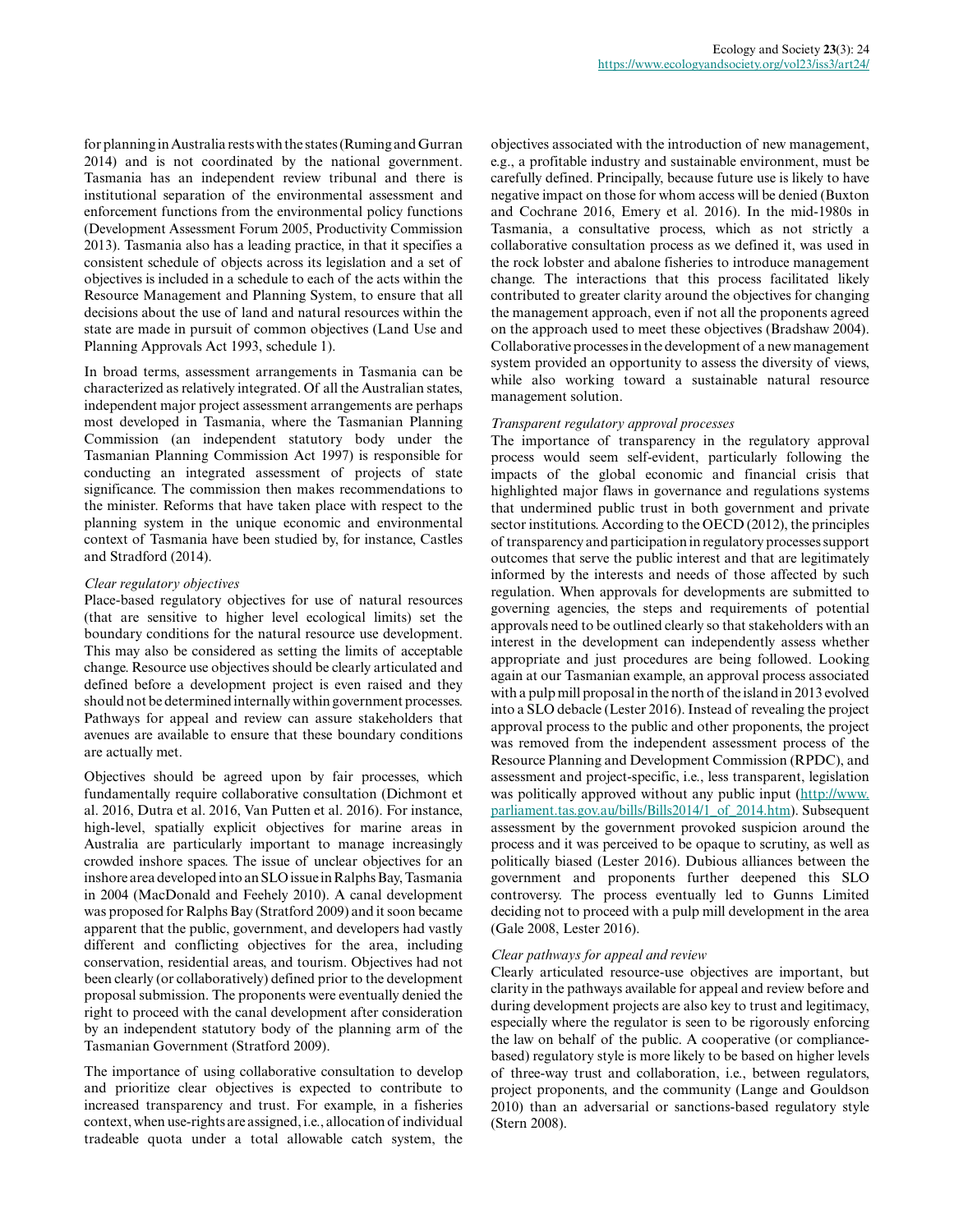"To ensure predictability of process there should be a clear procedure for all steps of the grievance handling and dispute resolution process" (Kemp and Gotzmann 2009:18). Clearly defined pathways for appeal that are not perceived as (too) restrictive, but nevertheless based on objective, i.e., collaboratively defined, criteria, will ensure that some of the most difficult to control aspects of SLO are addressed (Kemp and Gotzmann 2009), e.g., provide a chance for the voices of all stakeholders to be heard. These principles align with 2008 United Nations Directive Clause 82, page 22(UN Human Rights Council 2008).

In Tasmania, there are essentially three pathways for review in assessment and approval processes (Productivity Commission 2013): (1) merit review (the Appeal Tribunal on a local council planning decision); (2) judicial review (to the Supreme Court on a matter of process not merit); and (3) Parliamentary review (in the case of Projects of State Significance, there is an opportunity to disallow an approval that is different to that recommended by the independent commission). These linked but independent processes are clearly defined and cater for different types of review needs and access.

Where previously clearly outlined approval processes are opportunistically changed, this may affect trust and legitimacy. For instance, the approval process for the Gunns Limited pulp mill development (Gale 2008, Lester 2016) discussed above was removed from an independent assessment to project-specific legislation. This legislation did not provide a clear avenue for review and appeals affecting the company's SLO and the perception of hidden processes and lack of transparency likely further degraded public trust and SLO (Lester 2016).

#### *Early and inclusive collaborative consultation process*

Both clarity and transparency are mediated by implementing an inclusive collaborative consultation process (Idol et al. 1995).<sup>[1]</sup> Simple participation might not be sufficient to create trust, whereas collaborative consultation can help to create and sometimes reinforce trust (Kemp and Gotzmann 2009, Miller and Nadeau 2017). There are many ways to implement public participation and deliberation to rebuild trust and positively influence the ecological standard of decisions; for example, by using face-to-face communication (Newig and Fritsch 2009) and the involvement of professionals (Tsang et al. 2009). Stakeholder involvement in the collaborative consultation process should commence early, i.e., in the scoping phase of project proposals and impact assessments. For instance, impact assessments are part of the development application process in many jurisdictions. These impact assessments may be seen by companies as doublebind because they expose risks, but the exposure of risks in itself could give the impression of transparency and potentially build trust (see Renn and Schweizer 2009 for concept of inclusive risk governance). Even in situations where trust has been lost, or meagre trust exists, an open dialogue can build a shared understanding of the various interests and facilitate compromise (Díez et al. 2015) building longer-term trust (Gouldson et al. 2007).

The SLO issue that arose in reaction to the Abel Tasman super trawler in Tasmania and adjacent waters (Haward et al. 2013, Tracey et al. 2013, Wainwright 2015) in 2012 may have been avoided had a collaborative consultation process been implemented earlier. The super trawler was banned from operating by the federal authority even though all biological and operating requirements were met in the formal approval processes (Haward et al. 2013). The current decision making and approval process in Tasmania (and Australian federal fisheries) includes stakeholder participation in impact assessment, but stakeholders who are not directly involved may be ignorant of the current consultation process. Consultation of the broader group of stakeholders, earlier in the approval process might be required to gain the trust of resource users as well as the regulators, who in this case, revoked their approval of the super trawler, increasing suspicion and reducing public trust in the approval process (Buxton et al. 2013).

Given the range and diversity of values held by the public, the question remains as to who should participate in the collaborative consultation process (Alberts 2007) and be engaged in setting resource management objectives to achieve a clearer theoretical, as well as more transparent, regulatory and approval process (Productivity Commission 2013). Fundamentally, the means by which different groups of people are selected to be included in the official process must be a fair and accountable (Parsons et al. 2014). Collaborative consultation should be accessible and adequate and provide people from different backgrounds "an opportunity to participate in a meaningful way" (Colton et al. 2016:105).

A wind farm proposal in King Island in 2012, off the north coast of Tasmania, did not proceed allegedly because of low-projected financial returns but purportedly, SLO issues that arose also played a role (Corscadden et al. 2012, Anderson 2013, Colvin et al. 2016). In this case, the deliberation processes were implemented early when the proposal was first muted, but because of the apparent haphazard nature of consultation and information dispersal (and the proponent itself setting an arbitrary measure of SLO at 60% of public approval) the proponents were met with an SLO issue from components of the community that contributed to community conflict. Had the process been more accessible and had stronger formal processes for deliberation been available, it is likely that the outcomes could have been different in terms of earning SLO for this wind farm development.

#### *Independence in decision making*

The regulatory approval process is complex and working to accommodate social acceptance is a challenging process. "Perceptions of independence and hence an absence of inappropriately shared interests are key to whether citizens trust regulators or scientists" (Lange and Gouldson 2010:5237). Regulatory proceedings typically involve lengthy submissions by various stakeholders and interveners, and often by various governmental entities. Where evidence is given and tested under oath, this may contribute to the credibility of the process and may bolster public acceptability. However, most independent assessments are not courts that require the provision of evidence under oath. In fact, it can be argued that though courts or tribunals provide independence, the more formal and legalistic they are, the less accessible they become to the public. They are thus likely to favor the wealthy, well-educated, and well-resourced who have the capacity to engage in these sessions, and employ lawyers, etc.

Although acknowledging that adversarial procedures are costly in terms of time and resources, we still argue that they can serve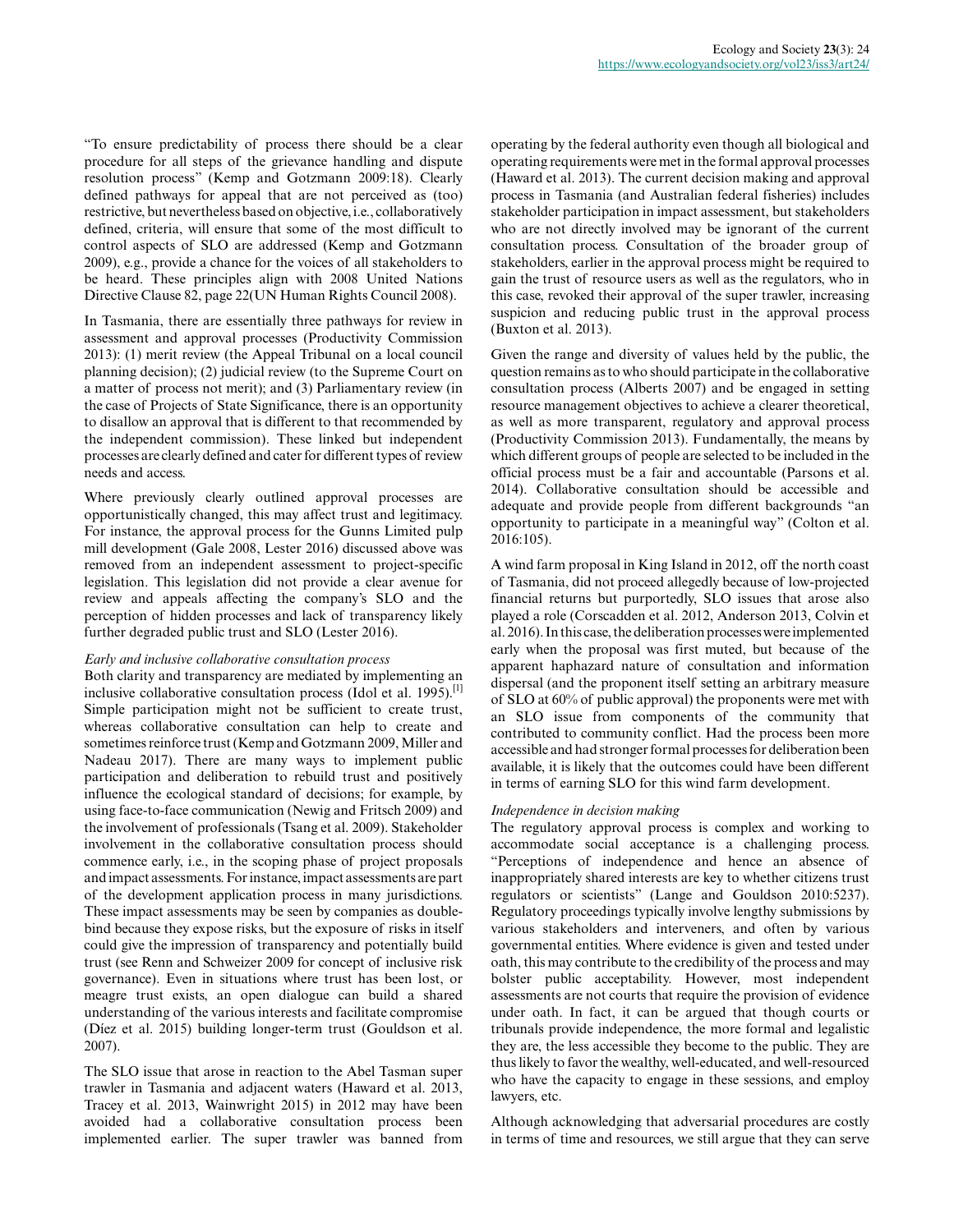an important purpose, within which interrogatory processes and cross-examination are important tools. However, such crossexamination, and indeed the entire regulatory proceeding, must also reflect the anticipated magnitude of impacts of the ultimate decision (Colton et al. 2016). The Ralphs Bay project (MacDonald and Feehely 2010) was denied and the final decision accepted by proponents because the arbitrators were seen as being at arm's length from the government. The independent and courtlike proceedings purportedly assured local people and provided a feeling of transparency. The proposed canal development in Ralphs Bay was eventually overturned by the Tasmanian Planning Commission (MacDonald and Feehely 2010, Tasmanian Planning Commission 2010). The independent decision process seems to have been successful in creating acceptance and purportedly created trust in the process, which can be of future benefit to similar situations.

## **CONCLUSION**

Natural resources are undeniably and increasingly complicated to share, contain, and manage, and necessitate various complex management strategies and procedures. Reliance on SLO presents a danger of introducing an undefined concept, prone to different interpretations, into a natural resource development approval process that requires clarity and transparency. Rather than requiring a shift in the way governments function, the focus of SLO to date has been narrowly on industry with the exclusion of government, with no clear guidelines for how industry might be adapting in line with these societal responses.

We contend that the need for a public statement of SLO as a prerequisite to development approval can be reduced if the key elements of SLO, i.e., trust and legitimacy, can be systematically enhanced through regulatory and assessment processes. A more formalized path toward creating trust and legitimacy can ensure that the process of gaining an SLO need not be reinvented every time a development application is put forward. If there is legitimacy and trust in institutions (thus, indirectly in the regulatory and licencing process), we argue that there is no reason to believe formal processes and requirements would crowd out any additional voluntary action by industry (Grepperud 2007); private responsibility for good governance should be maintained. SLO can be explored when these formal processes and requirements no longer protect or represent community interests and expectations.

We explicate five principles of good governance that have been distilled from the extant literature on environmental governance, and highlight experiential evidence from Tasmanian to justify our argument that these five principles present clear pathways to reform regulatory processes. Reform has great potential to increase public trust and legitimacy in environmental regulation. To recapitulate, our five key principles comprise the following: (i) clear regulatory objectives; (ii) transparent regulatory approval processes; (iii) clear pathways for appeals and reviews of regulatory decisions; (iv) early and inclusive collaborative consultation process (Ostrom 2009, Productivity Commission 2013); and (v) independence of decision-making authorities. We argue that adopting these principles will contribute to increasing trust and legitimacy by influencing positive drivers of change, increasing social capital, and reducing reliance on SLO that requires reinterpretation with every new development proposal.

Implementing these key principles must go hand in hand with ongoing research that is developing locally appropriate natural resource governance structures, to ensure that the best environmental and socially equitable outcomes can be achieved.

[1] Collaborative consultation is defined as an "interactive process that enables people with diverse expertise to generate creative solutions to mutually defined problems" (Idol et al. 1995:329).

*Responses to this article can be read online at:* [http://www.ecologyandsociety.org/issues/responses.](http://www.ecologyandsociety.org/issues/responses.php/10397) [php/10397](http://www.ecologyandsociety.org/issues/responses.php/10397)

#### **Acknowledgments:**

 $\overline{\phantom{a}}$ 

*We would like to thank Peat Leith and Mary Mackay who provided early comments on the manuscript. We also thank the two anonymous reviewers for their helpful comments.*

#### **LITERATURE CITED**

Alberts, D. J. 2007. Stakeholders or subject matter experts, who should be consulted? *Energy Policy* 35(4):2336-2346. [http://dx.](http://dx.doi.org/10.1016%2Fj.enpol.2006.08.006) [doi.org/10.1016/j.enpol.2006.08.006](http://dx.doi.org/10.1016%2Fj.enpol.2006.08.006) 

Anderson, C. 2013. The networked minority: how a small group prevailed in a local windfarm conflict. *Energy Policy* 58:97-108. [http://dx.doi.org/10.1016/j.enpol.2013.02.048](http://dx.doi.org/10.1016%2Fj.enpol.2013.02.048)

Bandler, H. 1987. Gordon below Franklin Dam, Tasmania, Australia: environmental factors in a decision of national significance. *Environmentalist* 7(1):43-54. [http://dx.doi.org/10.1007/](http://dx.doi.org/10.1007%2FBF02277205) [BF02277205](http://dx.doi.org/10.1007%2FBF02277205)

Bernstein, S. 2005. Legitimacy in global environmental governance. *Journal of International Law & International Relations* 1(1-2):139-166.

Bice, S., and K. Moffat. 2014. Social licence to operate and impact assessment. *Impact Assessment and Project Appraisal* 32 (4):257-262. [http://dx.doi.org/10.1080/14615517.2014.950122](http://dx.doi.org/10.1080%2F14615517.2014.950122) 

Boutilier, R. G. 2014. Frequently asked questions about the social licence to operate. *Impact Assessment and Project Appraisal* 32 (4):263-272. [http://dx.doi.org/10.1080/14615517.2014.941141](http://dx.doi.org/10.1080%2F14615517.2014.941141) 

Boutilier, R. G., L. Black, and I. Thomson. 2012. From metaphor to management tool: how the social license to operate can stabilise the socio-political environment for business. Pages 227-237 in *International Mine Management 2012 Proceedings.* Australian Institute of Mining and Metallurgy, Melbourne, Australia.

Bradshaw, M. 2004. A combination of state and market through ITQs in the Tasmanian commercial rock lobster fishery: the tail wagging the dog? *Fisheries Research* 67(2):99-109. [http://dx.doi.](http://dx.doi.org/10.1016%2Fj.fishres.2003.11.007) [org/10.1016/j.fishres.2003.11.007](http://dx.doi.org/10.1016%2Fj.fishres.2003.11.007) 

Bursey, D. W., and V. Whiting. 2015. Rethinking social licence to operate - a concept of search of definition and boundaries. *Environment and Energy Bulletin Business Council of British Columbia* 7(2):1-10.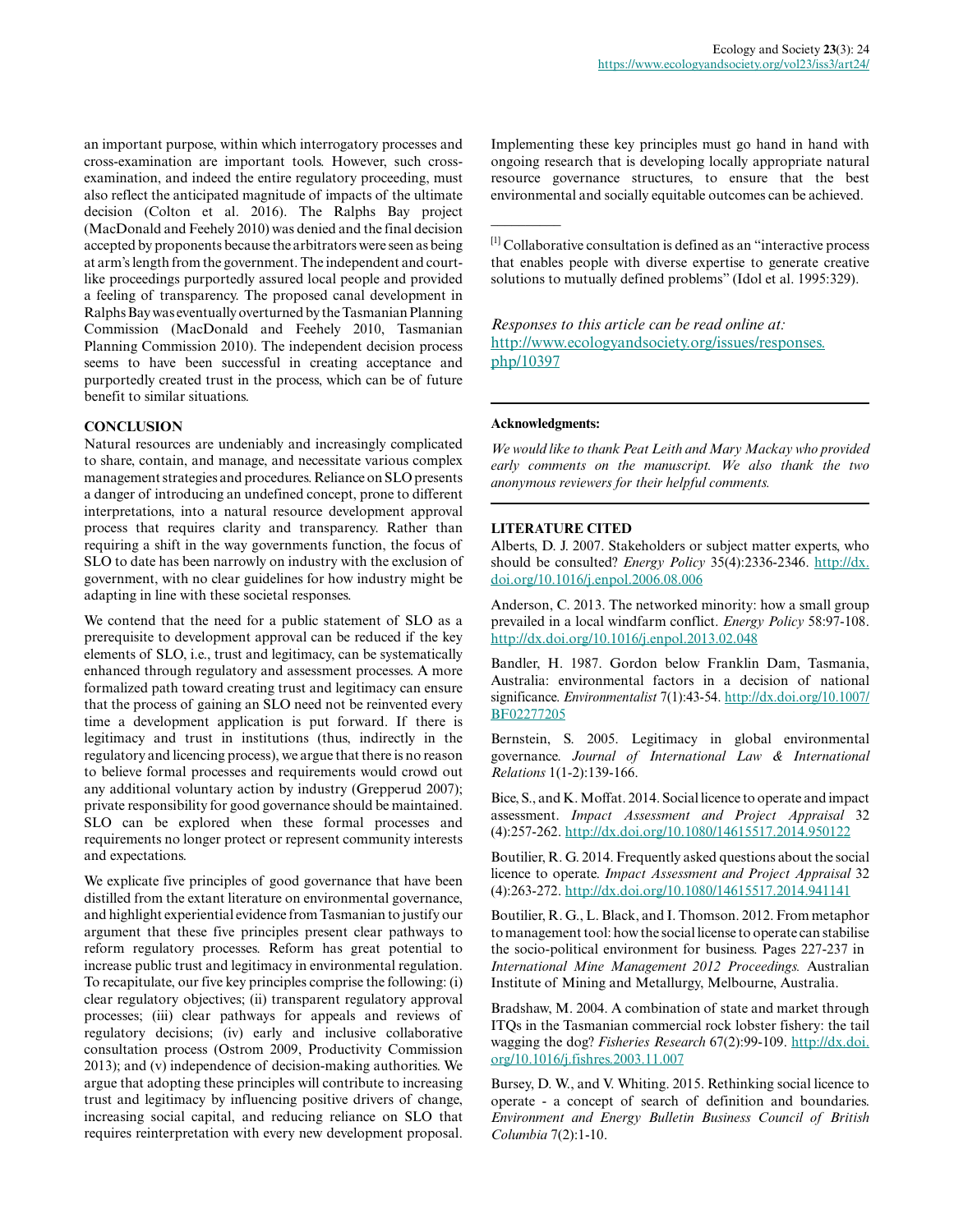Buxton, C., and P. Cochrane. 2016. The story behind Australia's marine reserves, and how we should change them. *The Conversation,* 2 October.

Buxton, C., C. Gardner, J. M. Lyle, and R. Hilborn. 2013. Super trawler gone, but is fisheries policy in trouble? *The Conversation,* 12 March.

Castles, A., and E. Stratford. 2014. Planning reform in Australia's island-state. *Australian Planner* 51(2):170-179. [http://dx.doi.](http://dx.doi.org/10.1080%2F07293682.2014.890942) [org/10.1080/07293682.2014.890942](http://dx.doi.org/10.1080%2F07293682.2014.890942)

Christensen, P., and D. G. Kyle. 2014. *A companion to sport and spectacle in Greek and Roman Antiquity.* Wiley & Sons, Chichester, UK.

Colton, J., K. Corscadden, S. Fast, M. Gattinger, J. Gehman, M. Hall Findlay, D. Morgan, J. Sayers, J. Winter, and A. Yatchew. 2016. *Energy projects, social licence, public acceptance and regulatory systems in Canada: a white paper.* University of Calgary, The School of Public Policy, Calgary, Alberta, Canada. [http://dx.doi.org/10.2139/ssrn.2788022](http://dx.doi.org/10.2139%2Fssrn.2788022) 

Colvin, R. M., G. B. Witt, and J. Lacey. 2016. How wind became a four-letter word: lessons for community engagement from a wind energy conflict in King Island, Australia. *Energy Policy* 98:483-494. [http://dx.doi.org/10.1016/j.enpol.2016.09.022](http://dx.doi.org/10.1016%2Fj.enpol.2016.09.022)

Cook, K. S. 2001. *Trust in society.* Russell Sage Foundation, New York, New York, USA.

Corscadden, K., A. Wile, and E. Yiridoe. 2012. Social license and consultation criteria for community wind projects. *Renewable Energy* 44:392-397. [http://dx.doi.org/10.1016/j.renene.2012.02.009](http://dx.doi.org/10.1016%2Fj.renene.2012.02.009) 

Cullen-Knox, C., M. Haward, J. Jabour, E. Ogier, and S. R. Tracey. 2017. The social licence to operate and its role in marine governance: insights from Australia. *Marine Policy* 79 (Supplement C):70-77. [http://dx.doi.org/10.1016/j.marpol.2017.02.013](http://dx.doi.org/10.1016%2Fj.marpol.2017.02.013) 

Dare, M., J. Schirmer, and F. Vanclay. 2014. Community engagement and social licence to operate. *Impact Assessment and Project Appraisal* 32(3):188-197. [http://dx.doi.org/10.1080/1461](http://dx.doi.org/10.1080%2F14615517.2014.927108) [5517.2014.927108](http://dx.doi.org/10.1080%2F14615517.2014.927108) 

Development Assessment Forum. 2005. *A leading practice model for development assessment in Australia.* Planning Institute Australia, Kingston, Australian Capital Territory, Australia.

Dichmont, C. M., L. X. C. Dutra, R. Owens, E. Jebreen, C. Thompson, R. A. Deng, E. I. van Putten, R. Pascual, J. M. Dambacher, M. S. J. Warne, R. H. Quinn, O. Thébaud, J. Bennett, M. Read, D. Wachenfeld, J. Davies, A. Garland, M. Dunning, C. Collier, M. Waycott, and J. Playford. 2016. A generic method of engagement to elicit regional coastal management options. *Ocean & Coastal Management* 124:22-32. [http://dx.doi.org/10.1016/j.](http://dx.doi.org/10.1016%2Fj.ocecoaman.2016.02.003) [ocecoaman.2016.02.003](http://dx.doi.org/10.1016%2Fj.ocecoaman.2016.02.003) 

Díez, M.-A., I. Etxano, and E. Garmendia. 2015. Evaluating participatory processes in conservation policy and governance: lessons from a Natura 2000 pilot case study. *Environmental Policy and Governance* 25(2):125-138. [http://dx.doi.org/10.1002/eet.1667](http://dx.doi.org/10.1002%2Feet.1667) 

Douglas, G. 2014. "I know it when I see it": where to look for social license. *In International Pipeline Conference IPC2014* September 29-October 3, Calgary, Alberta, Canada. [http://dx.](http://dx.doi.org/10.1115%2FIPC2014-33599) [doi.org/10.1115/IPC2014-33599](http://dx.doi.org/10.1115%2FIPC2014-33599) 

Dutra, L. X. C., C. M. Dichmont, I. E. van Putten, O. Thébaud, R. A. Deng, R. Pascual, R. Owens, E. Jebreen, C. Thompson, M. S. J. Warne, R. Quinn, J. Bennett, M. Read, D. Wachenfeld, C. Collier, M. Waycott, J. Davies, A. Garland, M. Dunning, and J. Playford. 2016. How important is the coast? A survey of coastal objectives in an Australian regional city. *Marine Policy* 71:229-241. [http://dx.doi.org/10.1016/j.marpol.2016.05.020](http://dx.doi.org/10.1016%2Fj.marpol.2016.05.020) 

Emery, T. J., C. Gardner, K. Hartmann, and I. Cartwright. 2016. The role of government and industry in resolving assignment problems in fisheries with individual transferable quotas. *Marine Policy* 73:46-52. [http://dx.doi.org/10.1016/j.marpol.2016.07.028](http://dx.doi.org/10.1016%2Fj.marpol.2016.07.028)

Food and Agriculture Organization (FAO). 2011. *Framework for assessing and monitoring forest governance.* FAO, Rome, Italy.

Gale, F. 2008. Tasmania's Tamar Valley Pulp Mill: a comparison of planning processes using a good environmental governance framework. *Australian Journal of Public Administration* 67 (3):261-282. [http://dx.doi.org/10.1111/j.1467-8500.2008.00586.x](http://dx.doi.org/10.1111%2Fj.1467-8500.2008.00586.x)

Gouldson, A., R. Lidskog, and E. Wester-Herber. 2007. The battle for hearts and minds? Evolutions in corporate approaches to environmental risk communication. *Environment and Planning C: Politics and Space* 25(1):56-72. [http://dx.doi.org/10.1068/c0617j](http://dx.doi.org/10.1068%2Fc0617j) 

Grepperud, S. 2007. Environmental voluntary behaviour and crowding-out effects: regulation or laissez-faire? *European Journal of Law and Economics* 23(2):135-149. [http://dx.doi.org/10.1007/](http://dx.doi.org/10.1007%2Fs10657-007-9008-8) [s10657-007-9008-8](http://dx.doi.org/10.1007%2Fs10657-007-9008-8) 

Hall, N., J. Lacey, S. Carr-Cornish, and A.-M. Dowd. 2015. Social licence to operate: understanding how a concept has been translated into practice in energy industries. *Journal of Cleaner Production* 86:301-310. [http://dx.doi.org/10.1016/j.jclepro.2014.08.020](http://dx.doi.org/10.1016%2Fj.jclepro.2014.08.020) 

Hanna, P., F. Vanclay, E. J. Langdon, and J. Arts. 2016. Conceptualizing social protest and the significance of protest actions to large projects. *Extractive Industries and Society* 3 (1):217-239. [http://dx.doi.org/10.1016/j.exis.2015.10.006](http://dx.doi.org/10.1016%2Fj.exis.2015.10.006)

Haward, M., J. Jabour, and J. McDonald. 2013. Small fish in a big pond: lessons from the Abel Tasman controversy. *Australian Journal of Maritime & Ocean Affairs* 5(1):22-27. [http://dx.doi.](http://dx.doi.org/10.1080%2F18366503.2013.10815727) [org/10.1080/18366503.2013.10815727](http://dx.doi.org/10.1080%2F18366503.2013.10815727)

Hay, P. 1994. The politics of Tasmania's world heritage area: contesting the democratic subject. *Environmental Politics* 3 (1):1-21. [http://dx.doi.org/10.1080/09644019408414122](http://dx.doi.org/10.1080%2F09644019408414122) 

Hult, D. 2018. Creating trust by means of legislation - a conceptual analysis and critical discussion. *Theory and Practice of Legislation* 6(1):1-23. [http://dx.doi.org/10.1080/20508840.2018.1434934](http://dx.doi.org/10.1080%2F20508840.2018.1434934)

Idol, L., P. Paolucci-Whitcomb, and A. Nevin. 1995. The collaborative consultation model. *Journal of Educational and Psychological Consultation* 6(4):329-346. [http://dx.doi.org/10.1207/](http://dx.doi.org/10.1207%2Fs1532768xjepc0604_3) [s1532768xjepc0604\\_3](http://dx.doi.org/10.1207%2Fs1532768xjepc0604_3) 

Kemp, D., and N. Gotzmann. 2009. *Community complaints and grievance mechanisms and the Australian minerals industry.* Centre for Social Responsibility in Mining, The University of Queensland, Brisbane, Australia.

Kendal, D., and R. M. Ford. 2018. The role of social license in conservation. *Conservation Biology* 32(2):493-495. [http://dx.doi.](http://dx.doi.org/10.1111%2Fcobi.12994) [org/10.1111/cobi.12994](http://dx.doi.org/10.1111%2Fcobi.12994)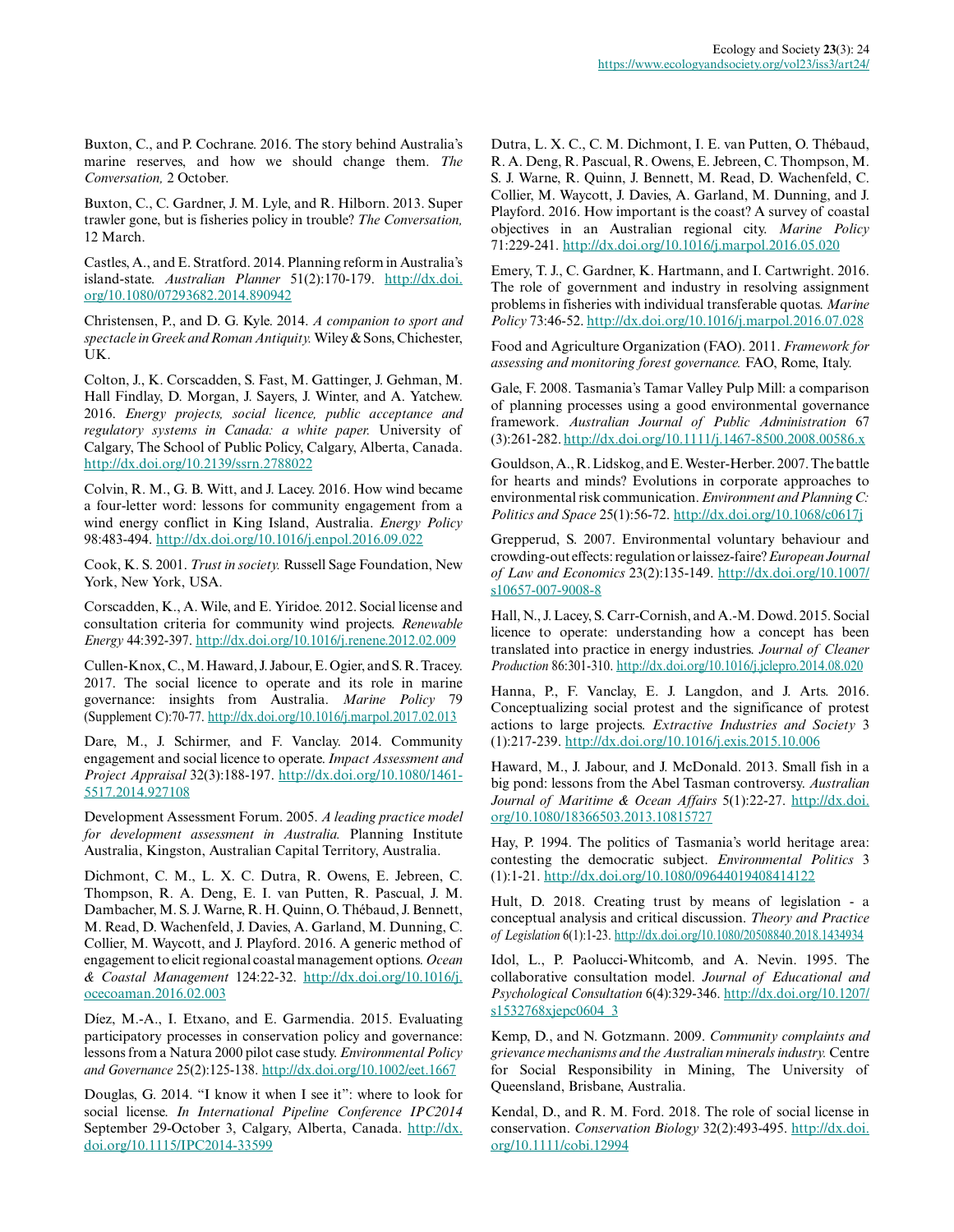Lange, B., and A. Gouldson. 2010. Trust-based environmental regulation. *Science of The Total Environment* 408(22):5235-5243. [http://dx.doi.org/10.1016/j.scitotenv.2010.07.052](http://dx.doi.org/10.1016%2Fj.scitotenv.2010.07.052)

Leith, P., E. Ogier, and M. Haward. 2014. Science and social license: defining environmental sustainability of Atlantic salmon aquaculture in south-eastern Tasmania, Australia. *Social Epistemology* 28(3-4):277-296. [http://dx.doi.org/10.1080/026917](http://dx.doi.org/10.1080%2F02691728.2014.922641) [28.2014.922641](http://dx.doi.org/10.1080%2F02691728.2014.922641) 

Lester, L. 2016. Media and social licence: on being publicly useful in the Tasmanian forests conflict. *Forestry: An International* Journal of Forest Research 89(5):542-551. [http://dx.doi.](http://dx.doi.org/10.1093%2Fforestry%2Fcpw015) [org/10.1093/forestry/cpw015](http://dx.doi.org/10.1093%2Fforestry%2Fcpw015) 

Lockwood, M., J. Davidson, A. Curtis, E. Stratford, and R. Griffith. 2010. Governance principles for natural resource management. *Society & Natural Resources* 23(10):986-1001. [http://dx.doi.org/10.1080/08941920802178214](http://dx.doi.org/10.1080%2F08941920802178214) 

Lubchenco, J., A. M. Olson, L. B. Brubaker, S. R. Carpenter, M. M. Holland, S. P. Hubbell, S. A. Levin, J. A. MacMahon, P. A. Matson, J. M. Melillo, H. A. Mooney, C. H. Peterson, H. R. Pulliam, L. A. Real, P. J. Regal, and P. G. Risser. 1991. The sustainable biosphere initiative: an ecological research agenda: a report from the Ecological Society of America. *Ecology* 72 (2):371-412. [http://dx.doi.org/10.2307/2937183](http://dx.doi.org/10.2307%2F2937183)

MacDonald, J., and J. Feehely. 2010. Ralphs Bay saved - a Tasmanian story. *National Environmental Law Review* 01:38-47.

McCall, M. K., and C. E. Dunn. 2012. Geo-information tools for participatory spatial planning: fulfilling the criteria for 'good' governance? *Geoforum* 43(1):81-94. [http://dx.doi.org/10.1016/j.](http://dx.doi.org/10.1016%2Fj.geoforum.2011.07.007) [geoforum.2011.07.007](http://dx.doi.org/10.1016%2Fj.geoforum.2011.07.007) 

Mercer-Mapstone, L., W. Rifkin, K. Moffat, and W. Louis. 2017. Conceptualising the role of dialogue in social licence to operate. *Resources Policy* 54(Supplement C):137-146. [http://dx.doi.](http://dx.doi.org/10.1016%2Fj.resourpol.2017.09.007) [org/10.1016/j.resourpol.2017.09.007](http://dx.doi.org/10.1016%2Fj.resourpol.2017.09.007)

Miller, L. F., and S. Nadeau. 2017. Participatory processes for public lands: do provinces practice what they preach? *Ecology and Society* 22(2):19. [http://dx.doi.org/10.5751/ES-09142-220219](http://dx.doi.org/10.5751%2FES-09142-220219)

Moffat, K., J. Lacey, A. Zhang, and S. Leipold. 2016. The social licence to operate: a critical review. *Forestry: An International Journal of Forest Research* 89(5):477-488. [http://dx.doi.](http://dx.doi.org/10.1093%2Fforestry%2Fcpv044) [org/10.1093/forestry/cpv044](http://dx.doi.org/10.1093%2Fforestry%2Fcpv044) 

Moffat, K., and A. Zhang. 2014. The paths to social licence to operate: an integrative model explaining community acceptance of mining. *Resources Policy* 39:61-70. [http://dx.doi.org/10.1016/](http://dx.doi.org/10.1016%2Fj.resourpol.2013.11.003) [j.resourpol.2013.11.003](http://dx.doi.org/10.1016%2Fj.resourpol.2013.11.003)

Morrison, J. 2014. *The social licence: how to keep your organization legitimate.* Palgrave Macmillan, New York, New York, USA.

Newig, J., and O. Fritsch. 2009. Environmental governance: participatory, multi-level - and effective? *Environmental Policy and Governance* 19(3):197-214. [http://dx.doi.org/10.1002/eet.509](http://dx.doi.org/10.1002%2Feet.509)

Organisation for Economic Co-operation and Development (OECD). 2012. *Recommendation of the Council on Regulatory Policy and Governance.* OECD, Paris, France.

Organisation for Economic Co-operation and Development (OECD). 2013. *Principles for the governance of regulators: public consultation draft.* OECD Regulatory Policy Committee, Paris, France.

Ostrom, E. 2009. A general framework for analyzing sustainability of social-ecological systems. *Science* 325 (5939):419-422. [http://dx.doi.org/10.1126/science.1172133](http://dx.doi.org/10.1126%2Fscience.1172133) 

Parsons, R., J. Lacey, and K. Moffat. 2014. Maintaining legitimacy of a contested practice: how the minerals industry understands its 'social licence to operate.' *Resources Policy* 41:83-90. [http://dx.doi.org/10.1016/j.resourpol.2014.04.002](http://dx.doi.org/10.1016%2Fj.resourpol.2014.04.002) 

Parsons, R., and K. Moffat. 2014. Constructing the meaning of social licence. *Social Epistemology* 28(3-4):340-363. [http://dx.doi.](http://dx.doi.org/10.1080%2F02691728.2014.922645) [org/10.1080/02691728.2014.922645](http://dx.doi.org/10.1080%2F02691728.2014.922645)

Pirson, M., and D. Malhotra. 2011. Foundations of organizational trust: what matters to different stakeholders? *Organization Science* 22(4):817-1120. [http://dx.doi.org/10.1287/](http://dx.doi.org/10.1287%2Forsc.1100.0581) [orsc.1100.0581](http://dx.doi.org/10.1287%2Forsc.1100.0581) 

Prno, J. 2013. An analysis of factors leading to the establishment of a social licence to operate in the mining industry. *Resources Policy* 38(4):577-590. [http://dx.doi.org/10.1016/j.resourpol.2013.09.010](http://dx.doi.org/10.1016%2Fj.resourpol.2013.09.010) 

Productivity Commission. 2013. Major project development assessment processes. Productivity Commission, Canberra, Australia.

Renn, O., and P.-J. Schweizer. 2009. Inclusive risk governance: concepts and application to environmental policy making. *Environmental Policy and Governance* 19(3):174-185. [http://dx.](http://dx.doi.org/10.1002%2Feet.507) [doi.org/10.1002/eet.507](http://dx.doi.org/10.1002%2Feet.507) 

Ruming, K., and N. Gurran. 2014. Australian planning system reform. *Australian Planner* 51(2):102-107. [http://dx.doi.](http://dx.doi.org/10.1080%2F07293682.2014.896065) [org/10.1080/07293682.2014.896065](http://dx.doi.org/10.1080%2F07293682.2014.896065)

Shepheard, M. L., and P. V. Martin. 2008. Social licence to irrigate: the boundary problem. *Social Alternatives* 27(3):32.

Smidt, C. E. 2003. *Religion as social capital: producing the common good.* Baylor University Press, Waco, Texas, USA.

Smith, G., and S. Jentoft. 2017. Marine spatial planning in Scotland. Levelling the playing field? *Marine Policy* 84 (Supplement C):33-41. <https://doi.org/10.1016/j.marpol.2017.06.024>

Stern, M. J. 2008. Coercion, voluntary compliance and protest: the role of trust and legitimacy in combating local opposition to protected areas. *Environmental Conservation* 35(3):200-210. [http://dx.doi.org/10.1017/S037689290800502X](http://dx.doi.org/10.1017%2FS037689290800502X) 

Stern, M. J., and T. D. Baird. 2015. Trust ecology and the resilience of natural resource management institutions. *Ecology and Society* 20(2):14. [http://dx.doi.org/10.5751/ES-07248-200214](http://dx.doi.org/10.5751%2FES-07248-200214)

Stern, P. C. 2000. New environmental theories: toward a coherent theory of environmentally significant behavior. *Journal of Social Issues* 56(3):407-424. [http://dx.doi.org/10.1111/0022-4537.00175](http://dx.doi.org/10.1111%2F0022-4537.00175)

Stratford, E. 2008. Islandness and struggles over development: a Tasmanian case study. *Political Geography* 27(2):160-175. [http://](http://dx.doi.org/10.1016%2Fj.polgeo.2007.07.007) [dx.doi.org/10.1016/j.polgeo.2007.07.007](http://dx.doi.org/10.1016%2Fj.polgeo.2007.07.007)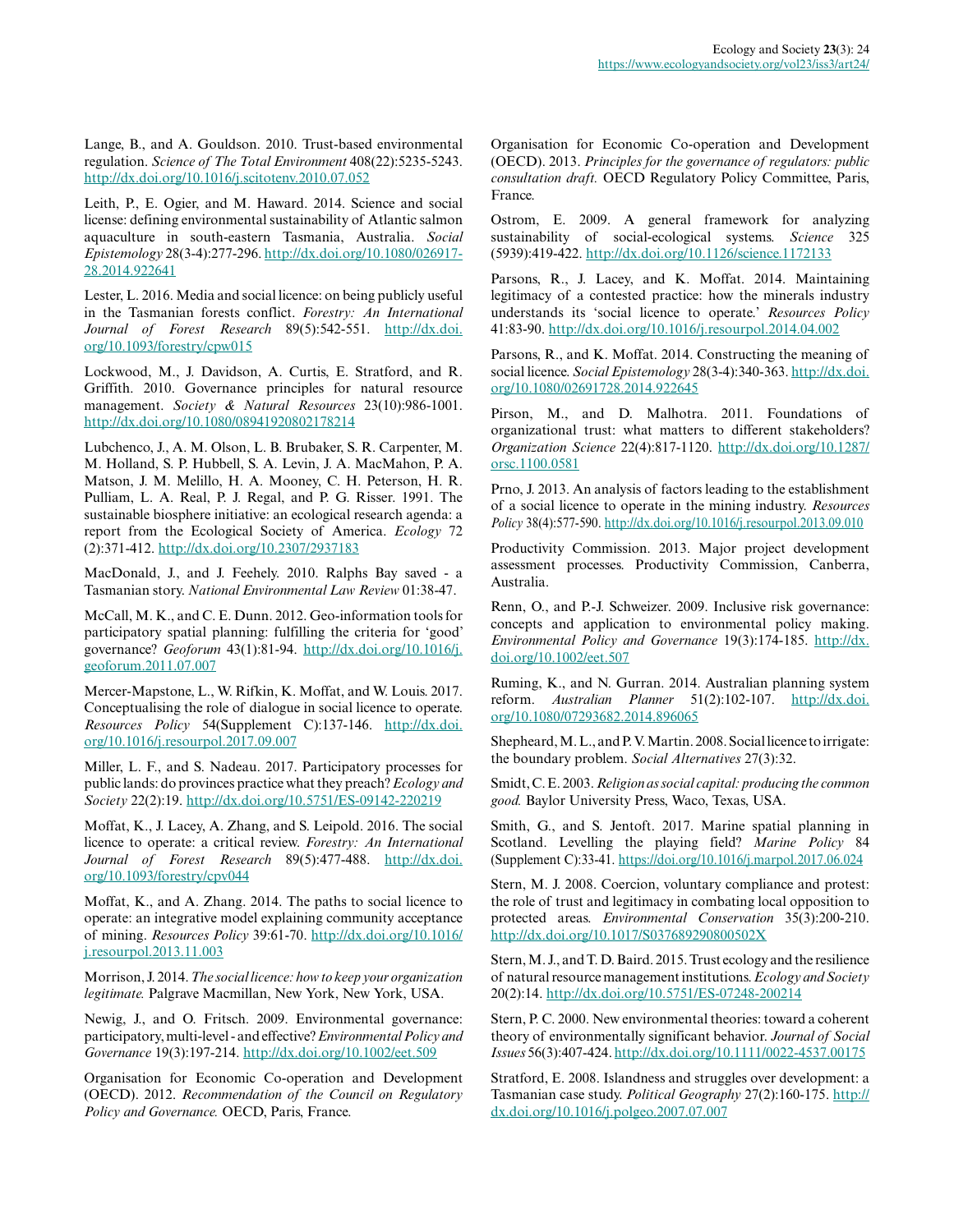Stratford, E. 2009. Belonging as a resource: the case of Ralphs Bay, Tasmania, and the local politics of place. *Environment and Planning A: Economy and Space* 41(4):796-810. [http://dx.doi.](http://dx.doi.org/10.1068%2Fa40198) [org/10.1068/a40198](http://dx.doi.org/10.1068%2Fa40198)

Tasmanian Planning Commission. 2010. *Integrated assessment report - Lauderdale Quay development proposal.* Tasmanian Planning Commission, Hobart, Tasmania, Australia.

Thomson, I., and R. G. Boutilier. 2011. The social licence to operate. Pages 673-690 *in* P. Darling, editor. *SME mining engineering handbook.* Society for Mining, Metallurgy, & Exploration, Denver, Colorado, USA.

Tracey, S., C. Buxton, C. Gardner, B. Green, K. Hartmann, M. Haward, J. Jabour, J. Lyle, and J. McDonald. 2013. Super trawler scuppered in Australian fisheries management reform. *Fisheries* 38(8):345-350. [http://dx.doi.org/10.1080/03632415.2013.813486](http://dx.doi.org/10.1080%2F03632415.2013.813486)

Tsang, S., M. Burnett, P. Hills, and R. Welford. 2009. Trust, public participation and environmental governance in Hong Kong. *Environmental Policy and Governance* 19(2):99-114. [http://dx.doi.](http://dx.doi.org/10.1002%2Feet.502) [org/10.1002/eet.502](http://dx.doi.org/10.1002%2Feet.502)

UN Human Rights Council. 2008. *Protect, respect and remedy: a framework for business and human rights: report of the Special Representative of the Secretary-General on the Issue of Human Rights and Transnational Corporations and Other Business Enterprises.* UN Human Rights Council, Geneva, Switzerland.

van Doeveren, V. 2011. Rethinking good governance. *Public Integrity* 13(4):301-318.<https://doi.org/10.2753/PIN1099-9922130401>

Van Putten, I. E., C. M. Dichmont, L. X. C. Dutra, O. Thébaud, R. A. Deng, E. Jebreen, R. Owens, R. Pascual, M. Read, and C. Thompson. 2016. Objectives for management of socio-ecological systems in the Great Barrier Reef region, Australia. *Regional Environmental Change* 16(5):1417-1431. [http://dx.doi.org/10.1007/](http://dx.doi.org/10.1007%2Fs10113-015-0867-1) s10113-015-0867-1

Venticinque, P. F. 2013. Matters of trust: associations and social capital in Roman Egypt. *CHS Research Bulletin* 1:2.

Wainwright, L. 2015. Stakeholder power dynamics in environmental decision making: a case study of the 2012 FV Margiris 'Super Trawler' fishing dilemma in Australia. Thesis. Uppsala University, Uppsala, Sweden.

Wüstenhagen, R., M. Wolsink, and M. J. Burer. 2007. Social acceptance of renewable energy innovation: an introduction to the concept. *Energy Policy* 35:2683-2691. [http://dx.doi.](http://dx.doi.org/10.1016%2Fj.enpol.2006.12.001) [org/10.1016/j.enpol.2006.12.001](http://dx.doi.org/10.1016%2Fj.enpol.2006.12.001)